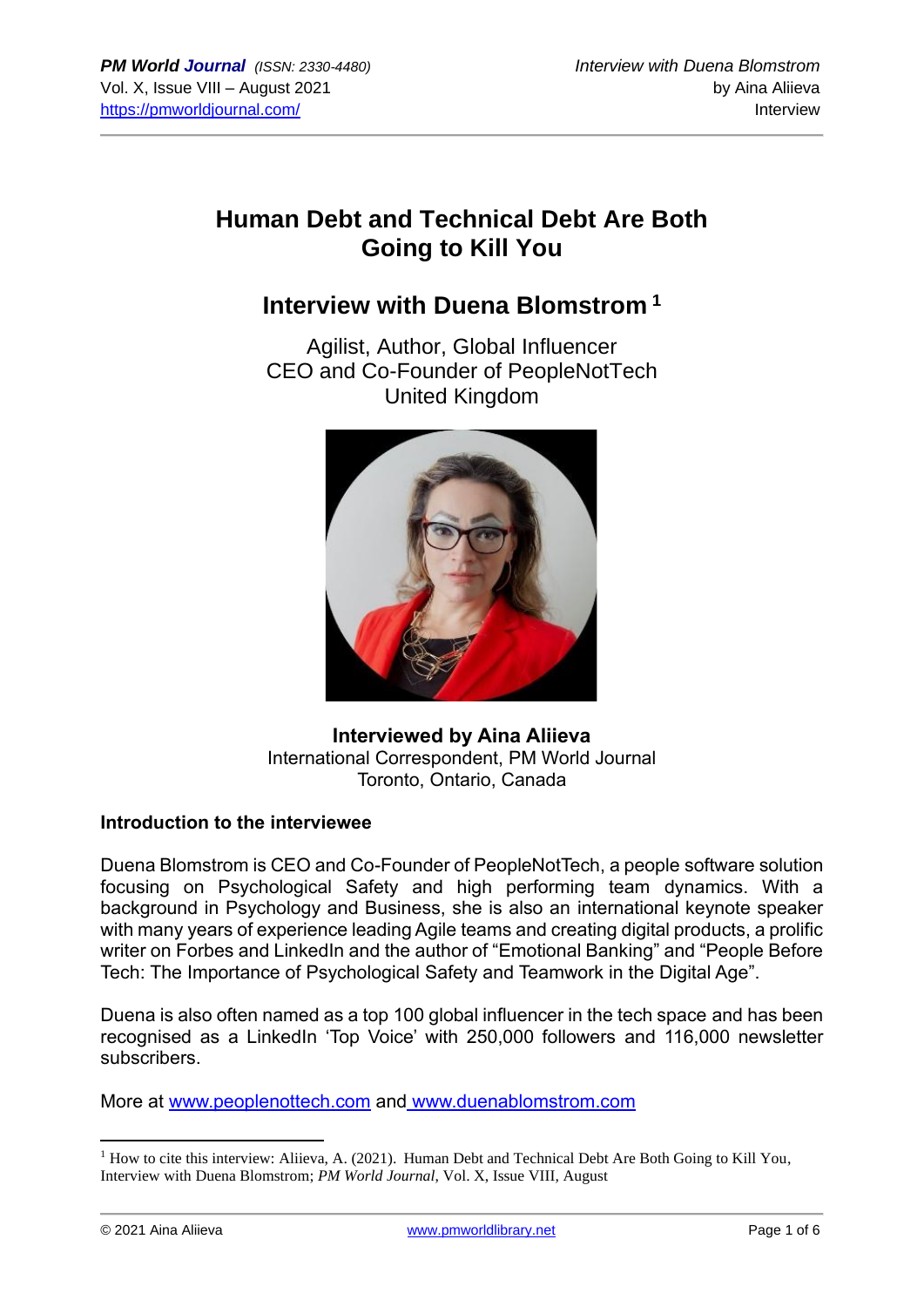*Note: This interview was written in Clubhouse with help of Rita Badawi and Robby Overvliet*

### **Interview**

**Q1.** Duena, in your blogs and interviews you speak passionately about Emotional Banking. Tell us more about it.

**Duena Blomstrom (Duena):** Emotional Banking™ is a term I coined many years ago when I was still in FinTech working to build digital propositions for banks with a software solution provider. We had worked with tens of banks and gotten to know their organizations from all layers. What had become clear to me was that for all the talk and building strategies of customer centricity none of them was dedicating any time to examining how their own customers felt about money. So, the term Emotional Banking™ was born at that time.

**Q2.** You also mentioned that while you were writing the book emotional banking you came up with the concept of Human Debt. Can you take us back to that moment and explain us how it came about?

**Duena:** My background is Psychology, then I moved to business and from business I moved to technology. Eventually, I fell in love with making products. And if you are in love with products, and you happen to be impatient as a result, you fall in love with Agile. So, in 2013-2014 it became very clear to me that having a DevOps culture and Agile mindset is what every organisation needed. But they seemed unable to do get there. When I dug deeper into why that was, it was evident they had already missed some steps that would have been necessary and that they had incurred HumanDebt™ - Human debt is all of those things that we haven't done for our people that would enable them to be part of a transformation, to have the right mindset and to do the best work and to be the best version of themselves.

**Q3.** Unlike technical debt which is easy to see, human debt is not as easy to define. What is the criteria for identifying human debt? How do we know when it is time to do something about it?

**Duena:** That's a really good question. The human debt manifests itself in essentially toxic cultures. And we all recognize that. We know all of those moments when we register there is bullying, when we've seen too much command and control, when we've seen lack of support an even permission to allow you to be part of a high performing team. As well as the instances where there is a fundamental lack of care, respect and empathy for the wellbeing of our employees. The lip service to self-care and wellness, the lack of interest in understanding how people feel, the lack of help to allowing them to better their relationships and their dynamic, a lack of consideration to their private lives and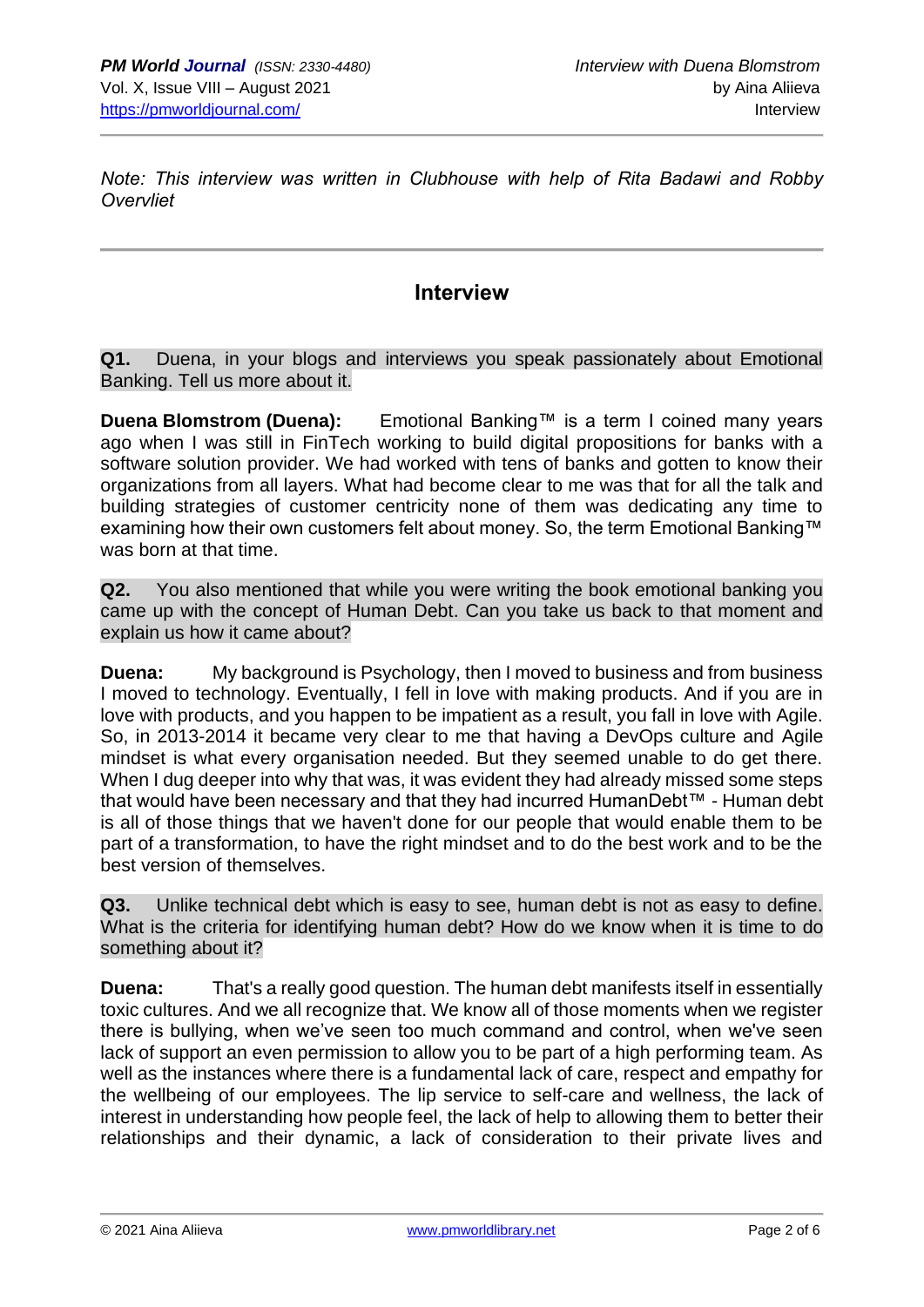fundamental human needs and so much more. All of those things are human debt. So I think it's very easy to notice it and we all feel it as soon as we're around it.

But now your questioning where do you approach it from? There's still much in this kind of black box of human debt that has kind of remained half-resolved or even completely unexplored. If you look at the history of what the HR and leadership have focused on in the last 40-50 years, the conversation has been around talent and retention - around acquiring and keeping people but very little was even attempted or debated when it came to the experience these people were truly having. How they interacted and if they felt safe to speak up. These days that entire line of thinking translates into sterile Net Promoter Score surveys and is actually shockingly disconnected from making people happy.

Almost no one focuses on notions such as flow or joy and how to indeed create a desirable, happy workplace. It's only now post-pandemic that we have more widely started a conversation around the "where" and the "when" of work but the real talk around the "how" and the "why" is still missing.

**Q4.** Could you give us a little toolbox on how to figure out if our people are really emotionally connected?

**Duena:** I'm hoping that more people will spend time critically considering what Engagement means to them and how confining the definition to those surveys I mentioned above is far removed from the actual meaning of the word. Measuring how engaged we are in our work and to each other should be much more than that and all about measuring how much emotional investment we have in both. In our software when we measure the engagement of the team members we never ask them pointless questions around whether or not they would recommend their place of work but instead focus on real indicators of connection. Have you added each other on Facebook? Do you know each other's kids' names? Have you had a beer with your colleagues in the last half a year? Have you guys spent time laughing? What we are seeking to understand is the behaviour of the team - are they comfortable, trusting and investing in each other? If they are then chances are they are more likely to have a high degree of Psychological Safety and therefore much less HumanDebt too.

When we designed our software -which is a worktool much closer to a project management tool than a survey- we spent a long time considering both declarative answers and behavioural cues so in our software we ask pertinent and well-designed fun questions but we also measure interactions, use the algorithm to inform us about openness and learning and how team members really feel.

So, for instance, if we measure learning, we'll check how many of the team actions were done. If we measure courage, we check how many times anyone clicked on Incognito when they answer the questions, etc as an additional side to the declarative. But when it comes to engagement, we cross reference how much time they spent answering questions, how long it took them to answer the personal human questions like these are active engagement and all of those elements add to what they perceive, whether they're close to their teammates or not. And I have to throw this here because it makes a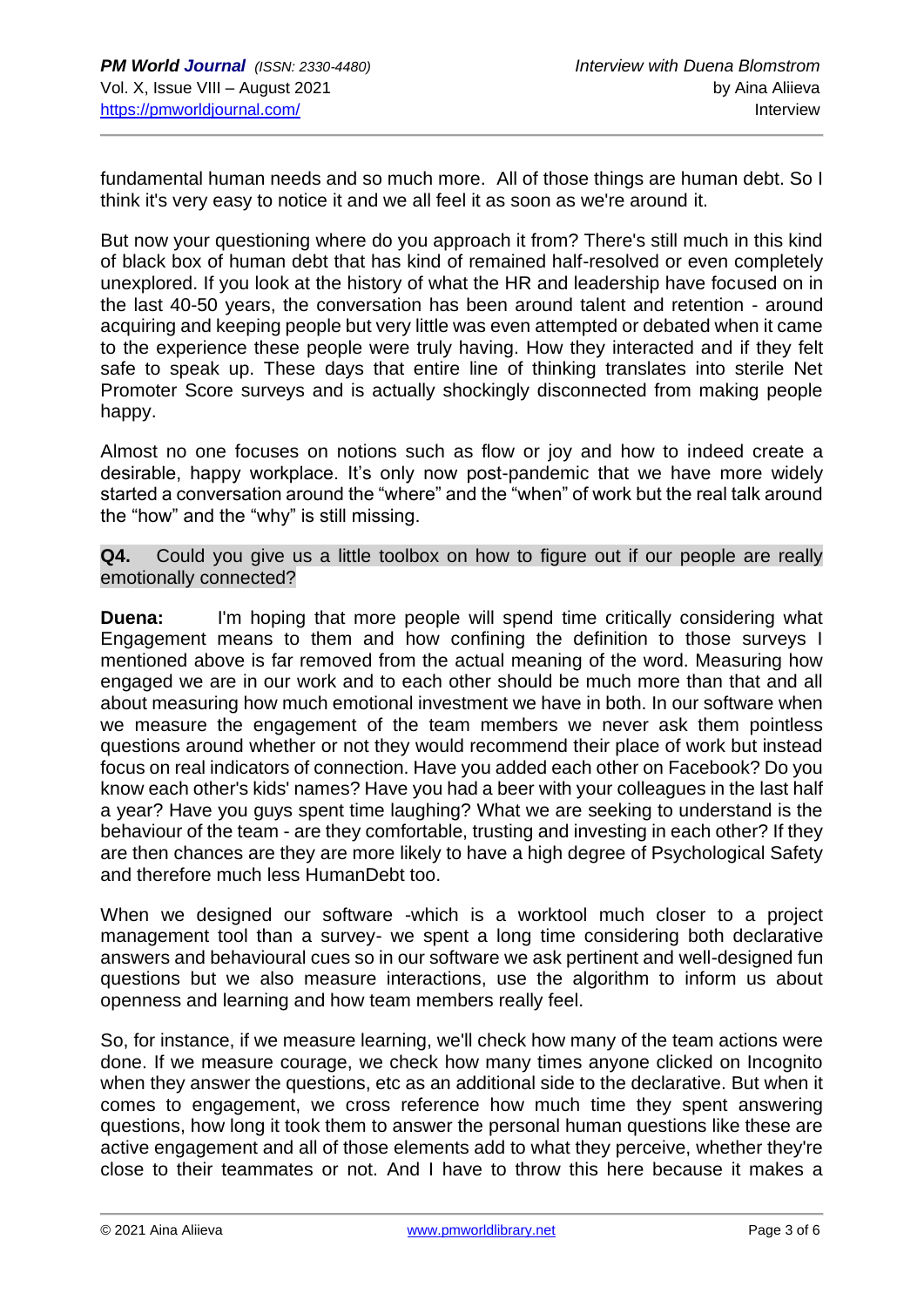tremendous difference in how people engage with what we created. We don't make anything for the organization - what we've built is essentially a team product only. We are willing to expose almost no data to the higher organization because that's not going to make a difference. It's the people in the team that are going to make the difference. And as soon as they understand that that they're in a safe space, they're more than happy to tell the truth and open up.

So there's a number of things that you can do that would make a huge difference in how people connect so soon as they start understanding that "engagement" means "true emotional connection" and that it is necessary and desirable in lieu of shunned as it has traditionally been in the workplace - structured team exercises and activities that allow them to become closer and know each other better work wonders fast and should be in the toolkit of any team.

**Q5.** Some organizations require from Agile Coaches to have a deep technical understanding. What is the measure of success for Agile Coaches from your perspective and how can we convince the leadership to adapt true agile values?

**Duena:** I think organizations who require that are obviously wrong and it's absolutely absurd.

But if we try to follow their logic, maybe what they are referring to is not necessarily writing code, but your ability to show that you are assimilating and being strategic about technical topics. For instance, I can't write a line of code, but I can design the backend architecture of a bank. And I see the bigger picture easily as to what makes sense. So I understand the concepts behind the technology. Otherwise, we wouldn't be able to be doing anything in this industry. That said, the technical skills and understanding are not half as efficient in my view as an Agile coach's ability to guide people towards the mindset changes and the human work that's needed to be highly performant.

#### **Q6.** Where Should Organizations Start in Changing Their Legacy Culture?

**Duena:** At the risk of sounding alarmist. I think there is an extreme sense of urgency stemming from our VUCA reality, the speed of technology and now the Covid-changemoment and unless companies respond fast by veering towards working primarily on their HumanDebt we will will see the 'doomsday' industry scenarios that we've been warned about.

As a result, it is important to find deeply transformational levers – changes that will fundamentally make a collective difference faster than a general employee engagement program or a sheer reorganization exercise. That's why we are as bullish as we are about Psychological Safety - measuring and increasing it - because it will make a difference in each and every aspect that needs this fast help.

**Q7.** How you might advise measuring the value of doing activities like opening up opportunities for the workforce to diversify their networks, because it's something that is definitely a nudge change that we see impacting the whole organization and a much more macro level?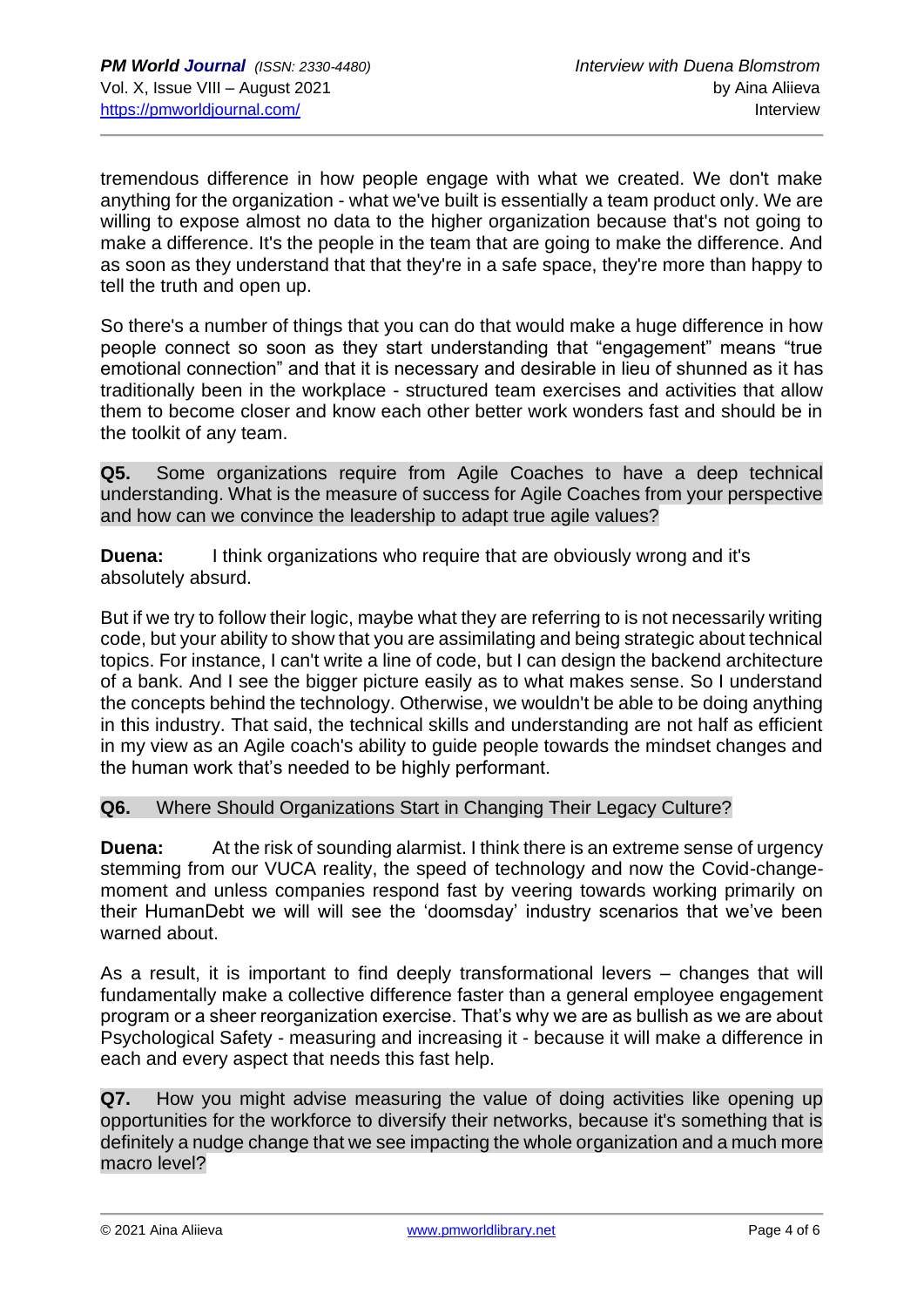**Duena:** That's an interesting topic! I'll try to summarize it. I have a strong -and rather unpopular view- that we should walk away from the sterile discussions on "culture" and "organizations" and focus on the very fundamental component - the team. If we do that the context of every D&I conversation changes - it becomes a lot more empathic and personal and it starts to resolve itself through common decency mechanisms at a very human level.

So essentially I don't believe the organization can change if I'm honest. I think good organizations are just a collection of very many great teams. I really feel that we're going to have a lot more honest conversations and authentic dialogue on the bigger topics such as race and gender and society when we hold this dialogue in highly psychologically safe, empowered and happy teams.

**Q8.** How was your experience with writing your first book as compared to the second one?

**Duena:** Writing the first book has been equal parts harrowing and delightful. I wasn't prepared for the amount of work it turned out to be – in particular because I was working with banks on cultural and technology programs while writing about the same processes. That said, the work wasn't comparable to writing my latest book "People Before Tech: The Importance of Psychological Safety and Teamwork in the Digital Age" as this one was written in the first lockdown just as Covid hit so at the same time as being a homeschool teacher, the CEO of a company more in demand than ever and the product designer of a piece of software that was making a tangible difference to suddenly remote teams. Let's just say it stretched my SuperWoman cape :)